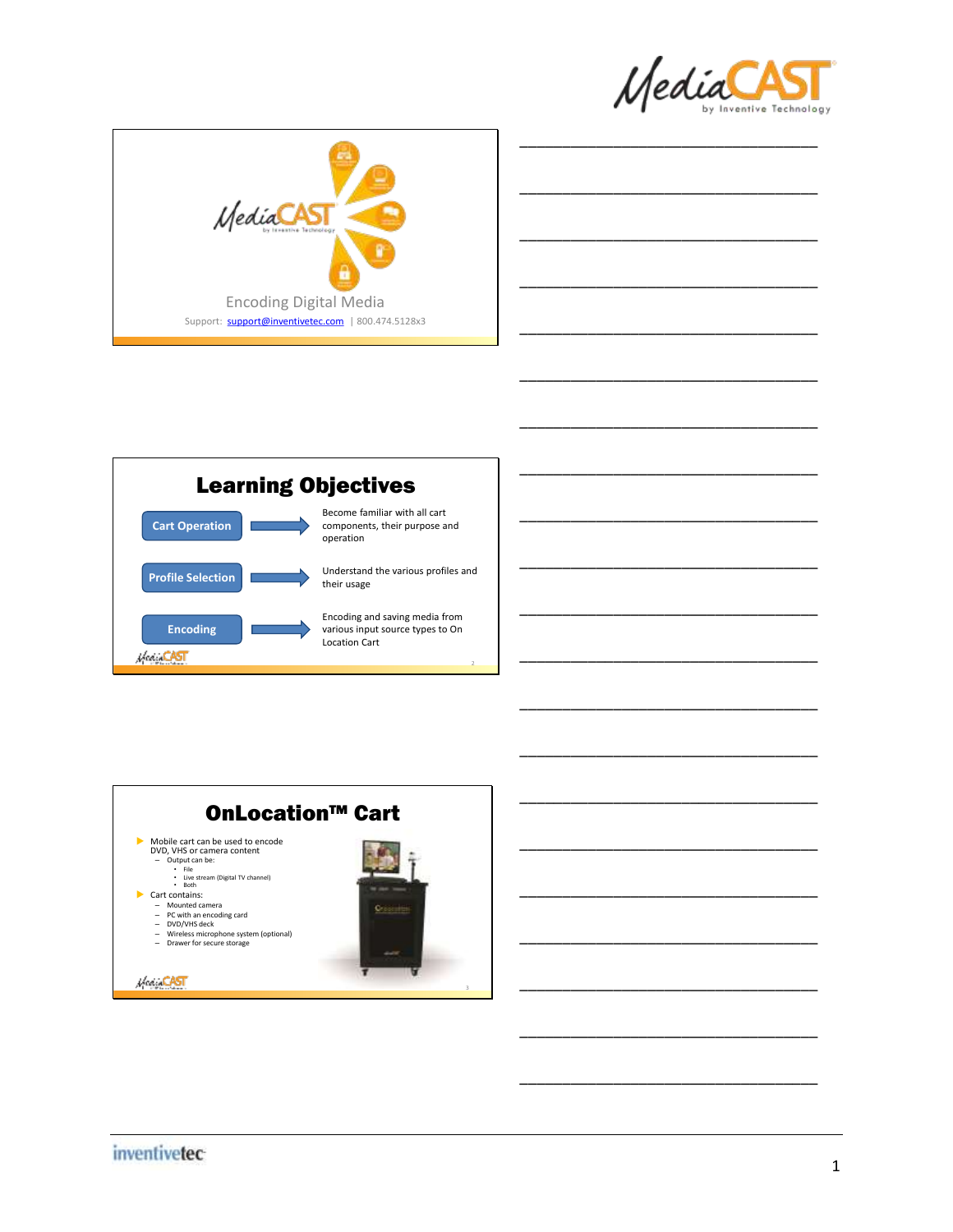

## OnLocation Cart Login

### **Getting Started**

- Connect to network & power
- Open the front (glass) door ▶ Open the encoder drop-down panel and press the PC power
- switch Power on DVD deck, do **not**
- use the computer DVD drive
- Login using the credentials provided in training

Hear CAST



4

\_\_\_\_\_\_\_\_\_\_\_\_\_\_\_\_\_\_\_\_\_\_\_\_\_\_\_\_\_\_\_\_\_\_\_

\_\_\_\_\_\_\_\_\_\_\_\_\_\_\_\_\_\_\_\_\_\_\_\_\_\_\_\_\_\_\_\_\_\_\_

\_\_\_\_\_\_\_\_\_\_\_\_\_\_\_\_\_\_\_\_\_\_\_\_\_\_\_\_\_\_\_\_\_\_\_

\_\_\_\_\_\_\_\_\_\_\_\_\_\_\_\_\_\_\_\_\_\_\_\_\_\_\_\_\_\_\_\_\_\_\_

\_\_\_\_\_\_\_\_\_\_\_\_\_\_\_\_\_\_\_\_\_\_\_\_\_\_\_\_\_\_\_\_\_\_\_

\_\_\_\_\_\_\_\_\_\_\_\_\_\_\_\_\_\_\_\_\_\_\_\_\_\_\_\_\_\_\_\_\_\_\_

\_\_\_\_\_\_\_\_\_\_\_\_\_\_\_\_\_\_\_\_\_\_\_\_\_\_\_\_\_\_\_\_\_\_\_

\_\_\_\_\_\_\_\_\_\_\_\_\_\_\_\_\_\_\_\_\_\_\_\_\_\_\_\_\_\_\_\_\_\_\_

\_\_\_\_\_\_\_\_\_\_\_\_\_\_\_\_\_\_\_\_\_\_\_\_\_\_\_\_\_\_\_\_\_\_\_

\_\_\_\_\_\_\_\_\_\_\_\_\_\_\_\_\_\_\_\_\_\_\_\_\_\_\_\_\_\_\_\_\_\_\_

\_\_\_\_\_\_\_\_\_\_\_\_\_\_\_\_\_\_\_\_\_\_\_\_\_\_\_\_\_\_\_\_\_\_\_

\_\_\_\_\_\_\_\_\_\_\_\_\_\_\_\_\_\_\_\_\_\_\_\_\_\_\_\_\_\_\_\_\_\_\_

\_\_\_\_\_\_\_\_\_\_\_\_\_\_\_\_\_\_\_\_\_\_\_\_\_\_\_\_\_\_\_\_\_\_\_

\_\_\_\_\_\_\_\_\_\_\_\_\_\_\_\_\_\_\_\_\_\_\_\_\_\_\_\_\_\_\_\_\_\_\_

\_\_\_\_\_\_\_\_\_\_\_\_\_\_\_\_\_\_\_\_\_\_\_\_\_\_\_\_\_\_\_\_\_\_\_

\_\_\_\_\_\_\_\_\_\_\_\_\_\_\_\_\_\_\_\_\_\_\_\_\_\_\_\_\_\_\_\_\_\_\_

\_\_\_\_\_\_\_\_\_\_\_\_\_\_\_\_\_\_\_\_\_\_\_\_\_\_\_\_\_\_\_\_\_\_\_

\_\_\_\_\_\_\_\_\_\_\_\_\_\_\_\_\_\_\_\_\_\_\_\_\_\_\_\_\_\_\_\_\_\_\_

\_\_\_\_\_\_\_\_\_\_\_\_\_\_\_\_\_\_\_\_\_\_\_\_\_\_\_\_\_\_\_\_\_\_\_

\_\_\_\_\_\_\_\_\_\_\_\_\_\_\_\_\_\_\_\_\_\_\_\_\_\_\_\_\_\_\_\_\_\_\_

\_\_\_\_\_\_\_\_\_\_\_\_\_\_\_\_\_\_\_\_\_\_\_\_\_\_\_\_\_\_\_\_\_\_\_





*inventivetec*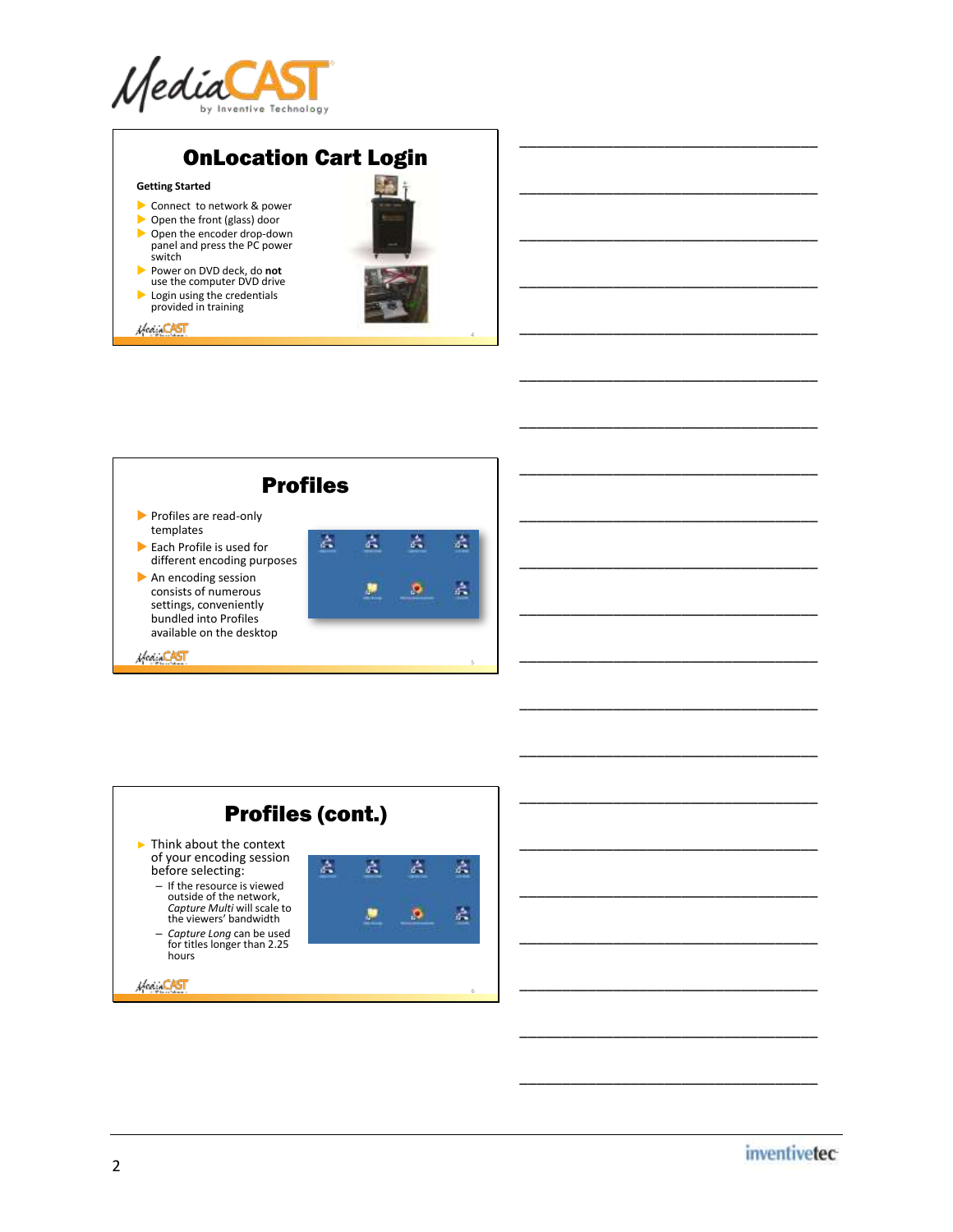

\_\_\_\_\_\_\_\_\_\_\_\_\_\_\_\_\_\_\_\_\_\_\_\_\_\_\_\_\_\_\_\_\_\_\_

\_\_\_\_\_\_\_\_\_\_\_\_\_\_\_\_\_\_\_\_\_\_\_\_\_\_\_\_\_\_\_\_\_\_\_

\_\_\_\_\_\_\_\_\_\_\_\_\_\_\_\_\_\_\_\_\_\_\_\_\_\_\_\_\_\_\_\_\_\_\_

\_\_\_\_\_\_\_\_\_\_\_\_\_\_\_\_\_\_\_\_\_\_\_\_\_\_\_\_\_\_\_\_\_\_\_

\_\_\_\_\_\_\_\_\_\_\_\_\_\_\_\_\_\_\_\_\_\_\_\_\_\_\_\_\_\_\_\_\_\_\_

\_\_\_\_\_\_\_\_\_\_\_\_\_\_\_\_\_\_\_\_\_\_\_\_\_\_\_\_\_\_\_\_\_\_\_

\_\_\_\_\_\_\_\_\_\_\_\_\_\_\_\_\_\_\_\_\_\_\_\_\_\_\_\_\_\_\_\_\_\_\_

\_\_\_\_\_\_\_\_\_\_\_\_\_\_\_\_\_\_\_\_\_\_\_\_\_\_\_\_\_\_\_\_\_\_\_

\_\_\_\_\_\_\_\_\_\_\_\_\_\_\_\_\_\_\_\_\_\_\_\_\_\_\_\_\_\_\_\_\_\_\_

\_\_\_\_\_\_\_\_\_\_\_\_\_\_\_\_\_\_\_\_\_\_\_\_\_\_\_\_\_\_\_\_\_\_\_

\_\_\_\_\_\_\_\_\_\_\_\_\_\_\_\_\_\_\_\_\_\_\_\_\_\_\_\_\_\_\_\_\_\_\_

\_\_\_\_\_\_\_\_\_\_\_\_\_\_\_\_\_\_\_\_\_\_\_\_\_\_\_\_\_\_\_\_\_\_\_

\_\_\_\_\_\_\_\_\_\_\_\_\_\_\_\_\_\_\_\_\_\_\_\_\_\_\_\_\_\_\_\_\_\_\_

\_\_\_\_\_\_\_\_\_\_\_\_\_\_\_\_\_\_\_\_\_\_\_\_\_\_\_\_\_\_\_\_\_\_\_

\_\_\_\_\_\_\_\_\_\_\_\_\_\_\_\_\_\_\_\_\_\_\_\_\_\_\_\_\_\_\_\_\_\_\_

\_\_\_\_\_\_\_\_\_\_\_\_\_\_\_\_\_\_\_\_\_\_\_\_\_\_\_\_\_\_\_\_\_\_\_

\_\_\_\_\_\_\_\_\_\_\_\_\_\_\_\_\_\_\_\_\_\_\_\_\_\_\_\_\_\_\_\_\_\_\_

\_\_\_\_\_\_\_\_\_\_\_\_\_\_\_\_\_\_\_\_\_\_\_\_\_\_\_\_\_\_\_\_\_\_\_

\_\_\_\_\_\_\_\_\_\_\_\_\_\_\_\_\_\_\_\_\_\_\_\_\_\_\_\_\_\_\_\_\_\_\_

\_\_\_\_\_\_\_\_\_\_\_\_\_\_\_\_\_\_\_\_\_\_\_\_\_\_\_\_\_\_\_\_\_\_\_

| <b>Usage Examples</b> |
|-----------------------|
|                       |

| <b>Profile</b>               | <b>Purpose(s)</b>                                                                                                                                                |
|------------------------------|------------------------------------------------------------------------------------------------------------------------------------------------------------------|
| Capture-DVD                  | • Creates a file to be uploaded (future on-demand viewing)<br>. Used when higher quality is desired                                                              |
| Capture-Multi                | • Creates a file to be uploaded (future on-demand viewing)<br>. Beneficial for home access or sub Gb/s conditions on WAN                                         |
| Capture-Long                 | • Creates a file to be uploaded (future on-demand viewing)<br>. Beneficial when source duration will yield an output greater than 2 GB (approximately 2.5 hours) |
| Live-DVD                     | • Live Broadcast to a Digital TV Channel<br>• Future on-demand viewing (optional)                                                                                |
| Live-Multi                   | • Live Broadcast to a Digital TV Channel<br>• Future on-demand viewing (optional)<br>• Beneficial for home access or sub Gb/s conditions on WAN                  |
| <b>Morning Announcements</b> | • Live Broadcast to a Digital TV Channel<br>• Use multiple source                                                                                                |

| <b>Desktop Shortcut</b>                | Quality    | <b>Bitrate(s)</b>     | File Size (1 hour) |  |
|----------------------------------------|------------|-----------------------|--------------------|--|
| Capture-DVD                            | <b>DVD</b> | 2 Mbps                | <b>880 MB</b>      |  |
| Capture-Multi                          | Variable   | 128, 384, & 1100 Kbps | 645 MB             |  |
| Capture-Long                           | <b>VHS</b> | <b>1500 Kbps</b>      | 545 MB             |  |
| Live-DVD                               | <b>DVD</b> | 2 Mbps                | 880 MB             |  |
| Live-Multi                             | Variable   | 128, 384, & 1100 Kbps | 645 MB             |  |
| <b>Morning</b><br><b>Announcements</b> | Variable   | 128, 384, & 1100 Kbps | 545 MB             |  |
| Compared to:                           |            |                       |                    |  |
| MPEG-2                                 | <b>DVD</b> | 5 Mbps                | $2.2$ GB           |  |

|                                                                                                                                                                                                                                                                                                                                                                                                                  | <b>OnLocation Cart Remote</b> |
|------------------------------------------------------------------------------------------------------------------------------------------------------------------------------------------------------------------------------------------------------------------------------------------------------------------------------------------------------------------------------------------------------------------|-------------------------------|
| The DVD deck has many inputs<br>(sources) and sometimes the<br>input must be adjusted<br>Press the <i>Input Select</i> button on<br>the remote to switch input<br>sources between L1, L2, and L3<br>- Note: Some DVD decks will<br>automatically switch to an active<br>source (e.g., the camera) when you<br>have ejected the disc and tape<br>- Always return the DVD/VHS<br>remote control to the cart drawer |                               |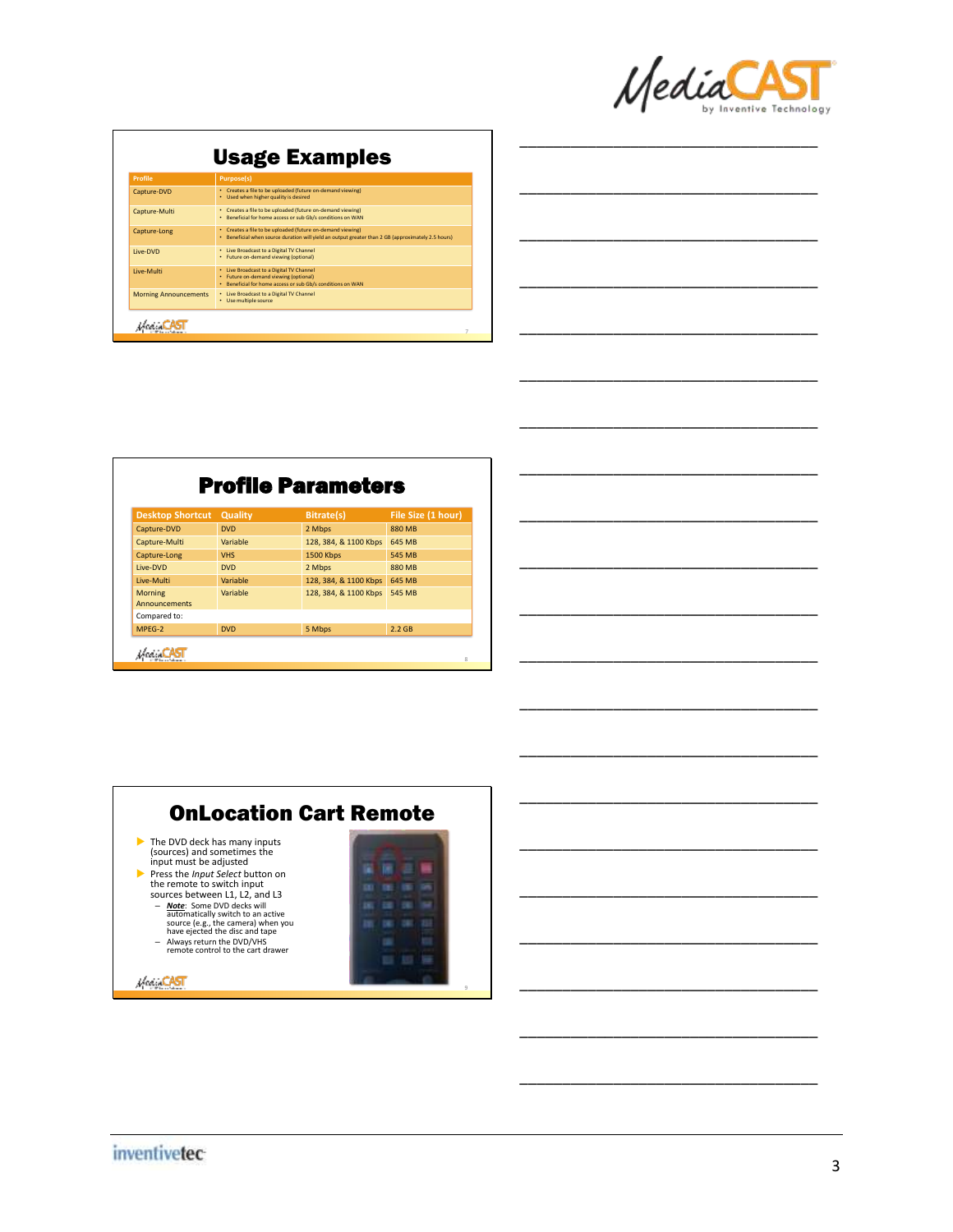

# Encoding

- Start the session by double-clicking one of the profile icons on the desktop
- ▶ Click the Monitor Source<br>button in the toolbar order to view the source
- Start the source to be encoded using the VCR remote controls Click the *Start* button in the encoding Profile

Hea CAST

Veget CAST



10

11



Encoding (cont.) Output: C:\videostorage\newvideo.wmv A shortcut to the *Video*  å, A  $\Delta$  $\Delta$ *Storage* folder is on the desktop ٠  $\bullet$  $\Delta$ Rename the file: - Do not use apostrophes or<br>illegal characters in the new<br>filename. i.e.: ?! @ # \$ % ^ &<br>\* + ~ / \ **SERVICE THING** – Do not overwrite the file extension (*.wmv* ) Hear CAST 12



\_\_\_\_\_\_\_\_\_\_\_\_\_\_\_\_\_\_\_\_\_\_\_\_\_\_\_\_\_\_\_\_\_\_\_

\_\_\_\_\_\_\_\_\_\_\_\_\_\_\_\_\_\_\_\_\_\_\_\_\_\_\_\_\_\_\_\_\_\_\_

\_\_\_\_\_\_\_\_\_\_\_\_\_\_\_\_\_\_\_\_\_\_\_\_\_\_\_\_\_\_\_\_\_\_\_

\_\_\_\_\_\_\_\_\_\_\_\_\_\_\_\_\_\_\_\_\_\_\_\_\_\_\_\_\_\_\_\_\_\_\_

\_\_\_\_\_\_\_\_\_\_\_\_\_\_\_\_\_\_\_\_\_\_\_\_\_\_\_\_\_\_\_\_\_\_\_

\_\_\_\_\_\_\_\_\_\_\_\_\_\_\_\_\_\_\_\_\_\_\_\_\_\_\_\_\_\_\_\_\_\_\_

\_\_\_\_\_\_\_\_\_\_\_\_\_\_\_\_\_\_\_\_\_\_\_\_\_\_\_\_\_\_\_\_\_\_\_

\_\_\_\_\_\_\_\_\_\_\_\_\_\_\_\_\_\_\_\_\_\_\_\_\_\_\_\_\_\_\_\_\_\_\_

\_\_\_\_\_\_\_\_\_\_\_\_\_\_\_\_\_\_\_\_\_\_\_\_\_\_\_\_\_\_\_\_\_\_\_

\_\_\_\_\_\_\_\_\_\_\_\_\_\_\_\_\_\_\_\_\_\_\_\_\_\_\_\_\_\_\_\_\_\_\_

\_\_\_\_\_\_\_\_\_\_\_\_\_\_\_\_\_\_\_\_\_\_\_\_\_\_\_\_\_\_\_\_\_\_\_

\_\_\_\_\_\_\_\_\_\_\_\_\_\_\_\_\_\_\_\_\_\_\_\_\_\_\_\_\_\_\_\_\_\_\_

\_\_\_\_\_\_\_\_\_\_\_\_\_\_\_\_\_\_\_\_\_\_\_\_\_\_\_\_\_\_\_\_\_\_\_

\_\_\_\_\_\_\_\_\_\_\_\_\_\_\_\_\_\_\_\_\_\_\_\_\_\_\_\_\_\_\_\_\_\_\_

\_\_\_\_\_\_\_\_\_\_\_\_\_\_\_\_\_\_\_\_\_\_\_\_\_\_\_\_\_\_\_\_\_\_\_

\_\_\_\_\_\_\_\_\_\_\_\_\_\_\_\_\_\_\_\_\_\_\_\_\_\_\_\_\_\_\_\_\_\_\_

\_\_\_\_\_\_\_\_\_\_\_\_\_\_\_\_\_\_\_\_\_\_\_\_\_\_\_\_\_\_\_\_\_\_\_

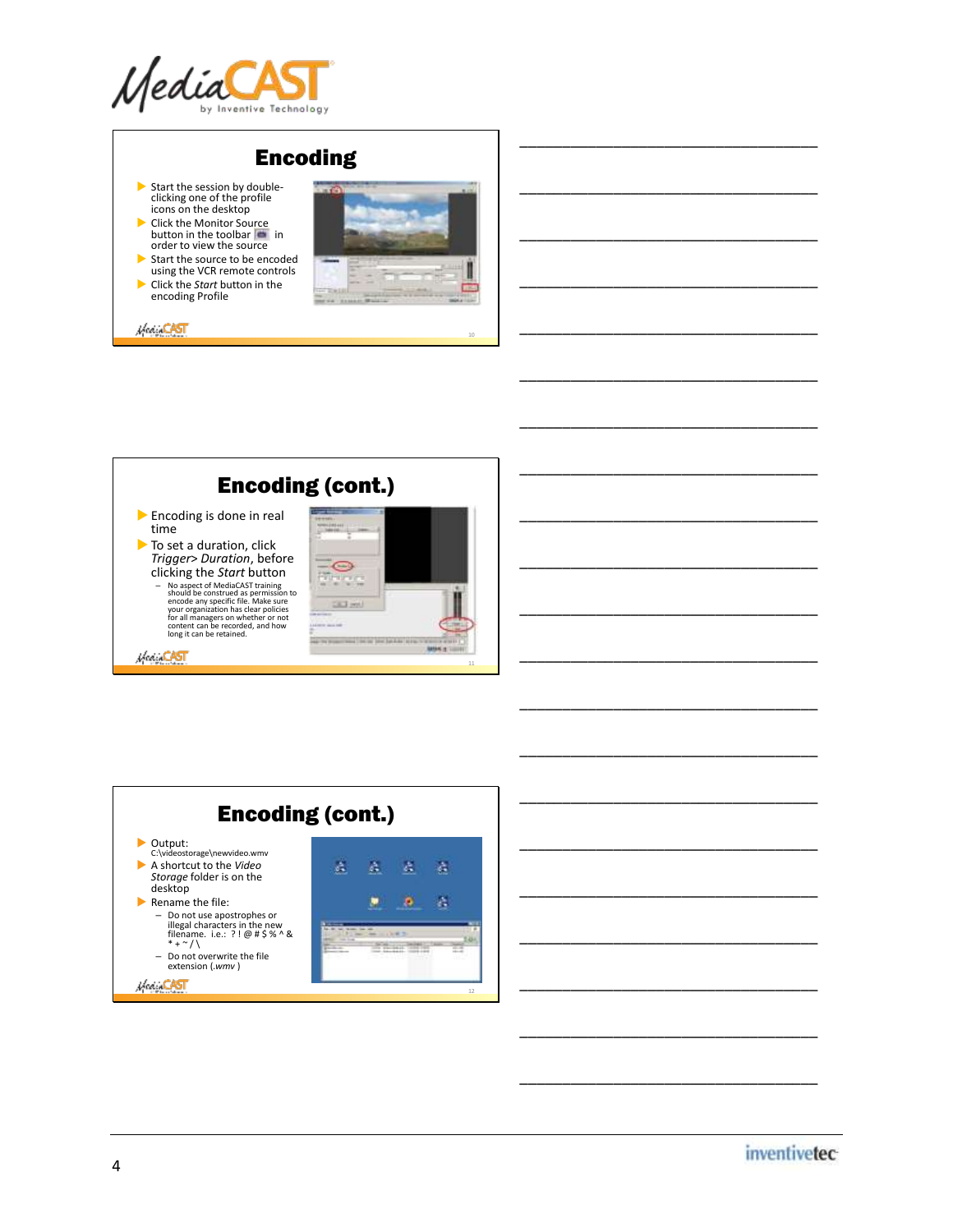

\_\_\_\_\_\_\_\_\_\_\_\_\_\_\_\_\_\_\_\_\_\_\_\_\_\_\_\_\_\_\_\_\_\_\_

\_\_\_\_\_\_\_\_\_\_\_\_\_\_\_\_\_\_\_\_\_\_\_\_\_\_\_\_\_\_\_\_\_\_\_

\_\_\_\_\_\_\_\_\_\_\_\_\_\_\_\_\_\_\_\_\_\_\_\_\_\_\_\_\_\_\_\_\_\_\_

\_\_\_\_\_\_\_\_\_\_\_\_\_\_\_\_\_\_\_\_\_\_\_\_\_\_\_\_\_\_\_\_\_\_\_

\_\_\_\_\_\_\_\_\_\_\_\_\_\_\_\_\_\_\_\_\_\_\_\_\_\_\_\_\_\_\_\_\_\_\_

\_\_\_\_\_\_\_\_\_\_\_\_\_\_\_\_\_\_\_\_\_\_\_\_\_\_\_\_\_\_\_\_\_\_\_

\_\_\_\_\_\_\_\_\_\_\_\_\_\_\_\_\_\_\_\_\_\_\_\_\_\_\_\_\_\_\_\_\_\_\_

\_\_\_\_\_\_\_\_\_\_\_\_\_\_\_\_\_\_\_\_\_\_\_\_\_\_\_\_\_\_\_\_\_\_\_

\_\_\_\_\_\_\_\_\_\_\_\_\_\_\_\_\_\_\_\_\_\_\_\_\_\_\_\_\_\_\_\_\_\_\_

\_\_\_\_\_\_\_\_\_\_\_\_\_\_\_\_\_\_\_\_\_\_\_\_\_\_\_\_\_\_\_\_\_\_\_

\_\_\_\_\_\_\_\_\_\_\_\_\_\_\_\_\_\_\_\_\_\_\_\_\_\_\_\_\_\_\_\_\_\_\_

\_\_\_\_\_\_\_\_\_\_\_\_\_\_\_\_\_\_\_\_\_\_\_\_\_\_\_\_\_\_\_\_\_\_\_

\_\_\_\_\_\_\_\_\_\_\_\_\_\_\_\_\_\_\_\_\_\_\_\_\_\_\_\_\_\_\_\_\_\_\_

\_\_\_\_\_\_\_\_\_\_\_\_\_\_\_\_\_\_\_\_\_\_\_\_\_\_\_\_\_\_\_\_\_\_\_

\_\_\_\_\_\_\_\_\_\_\_\_\_\_\_\_\_\_\_\_\_\_\_\_\_\_\_\_\_\_\_\_\_\_\_

\_\_\_\_\_\_\_\_\_\_\_\_\_\_\_\_\_\_\_\_\_\_\_\_\_\_\_\_\_\_\_\_\_\_\_

\_\_\_\_\_\_\_\_\_\_\_\_\_\_\_\_\_\_\_\_\_\_\_\_\_\_\_\_\_\_\_\_\_\_\_

\_\_\_\_\_\_\_\_\_\_\_\_\_\_\_\_\_\_\_\_\_\_\_\_\_\_\_\_\_\_\_\_\_\_\_

\_\_\_\_\_\_\_\_\_\_\_\_\_\_\_\_\_\_\_\_\_\_\_\_\_\_\_\_\_\_\_\_\_\_\_

\_\_\_\_\_\_\_\_\_\_\_\_\_\_\_\_\_\_\_\_\_\_\_\_\_\_\_\_\_\_\_\_\_\_\_

## Encoding Adjustments

- **Decasionally video will** need to be adjusted for encoding (*Brightness* or *Cropping*)
- Many sources have static on the edge that can be cropped out
- Use the controls on the *Video Process* tab

MeanCAST



## Encoding Adjustments (cont.)

- Occasionally, the audio levels will need to be adjusted when encoding
- Check audio levels by clicking the meter in the toolbar near the top of the page
- Use the sliders on the *Audio Levels* tab to adjust

Hear CAST



14



## *inventivetec*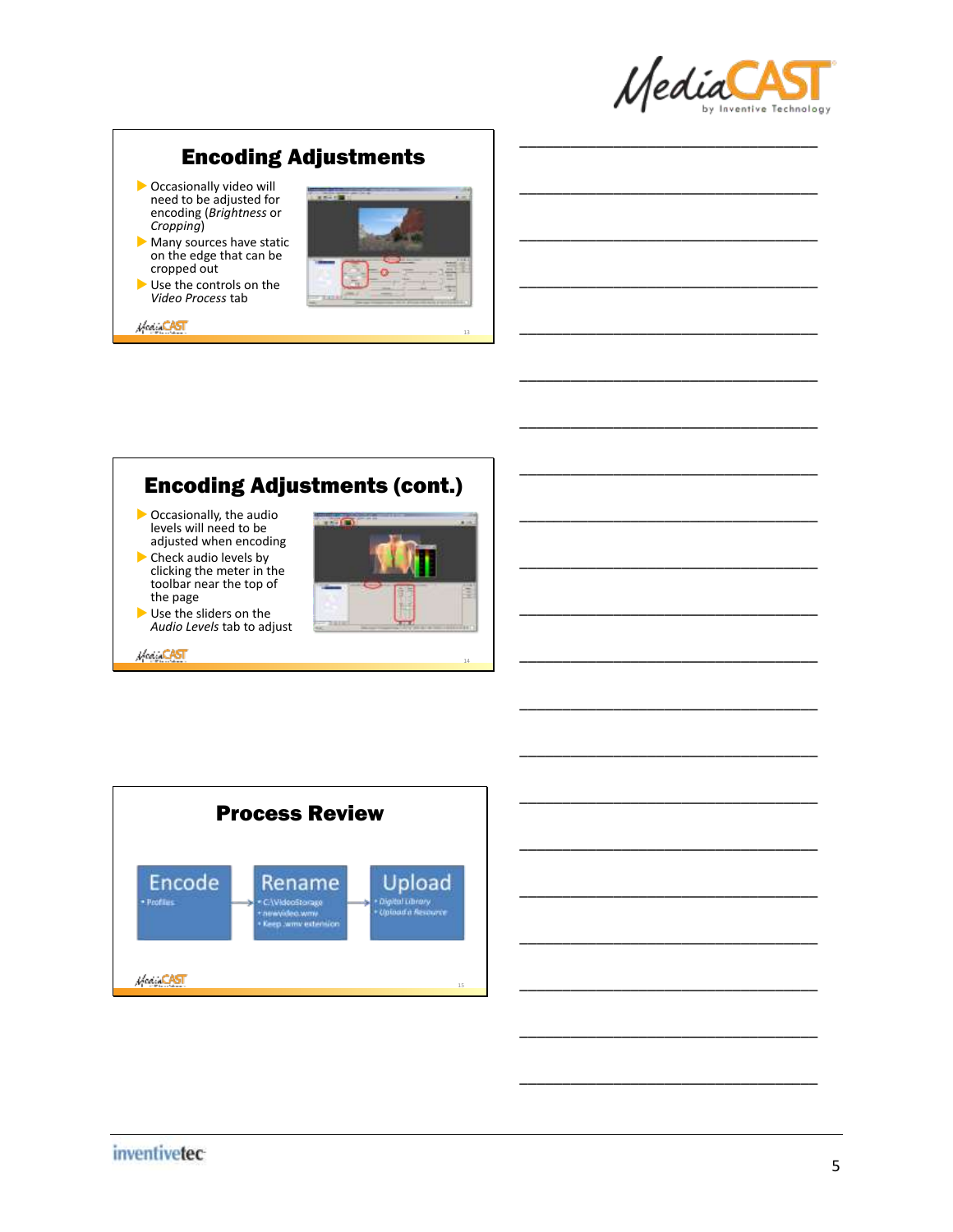

## Pre-recorded Events

ゴ

 $\bullet$ 

- Capture the event using any camera whose output is compatible with the inputs on the DVD deck
- Connect the camera to the DVD deck in the OnLocation cart and start the source playback
- Encode using one of the capture profiles

Heart CAST



### encoding device and process Distribute the content throughout the organization and beyond

16

\_\_\_\_\_\_\_\_\_\_\_\_\_\_\_\_\_\_\_\_\_\_\_\_\_\_\_\_\_\_\_\_\_\_\_

\_\_\_\_\_\_\_\_\_\_\_\_\_\_\_\_\_\_\_\_\_\_\_\_\_\_\_\_\_\_\_\_\_\_\_

\_\_\_\_\_\_\_\_\_\_\_\_\_\_\_\_\_\_\_\_\_\_\_\_\_\_\_\_\_\_\_\_\_\_\_

\_\_\_\_\_\_\_\_\_\_\_\_\_\_\_\_\_\_\_\_\_\_\_\_\_\_\_\_\_\_\_\_\_\_\_

\_\_\_\_\_\_\_\_\_\_\_\_\_\_\_\_\_\_\_\_\_\_\_\_\_\_\_\_\_\_\_\_\_\_\_

\_\_\_\_\_\_\_\_\_\_\_\_\_\_\_\_\_\_\_\_\_\_\_\_\_\_\_\_\_\_\_\_\_\_\_

\_\_\_\_\_\_\_\_\_\_\_\_\_\_\_\_\_\_\_\_\_\_\_\_\_\_\_\_\_\_\_\_\_\_\_

\_\_\_\_\_\_\_\_\_\_\_\_\_\_\_\_\_\_\_\_\_\_\_\_\_\_\_\_\_\_\_\_\_\_\_

\_\_\_\_\_\_\_\_\_\_\_\_\_\_\_\_\_\_\_\_\_\_\_\_\_\_\_\_\_\_\_\_\_\_\_

\_\_\_\_\_\_\_\_\_\_\_\_\_\_\_\_\_\_\_\_\_\_\_\_\_\_\_\_\_\_\_\_\_\_\_

\_\_\_\_\_\_\_\_\_\_\_\_\_\_\_\_\_\_\_\_\_\_\_\_\_\_\_\_\_\_\_\_\_\_\_

\_\_\_\_\_\_\_\_\_\_\_\_\_\_\_\_\_\_\_\_\_\_\_\_\_\_\_\_\_\_\_\_\_\_\_

\_\_\_\_\_\_\_\_\_\_\_\_\_\_\_\_\_\_\_\_\_\_\_\_\_\_\_\_\_\_\_\_\_\_\_

\_\_\_\_\_\_\_\_\_\_\_\_\_\_\_\_\_\_\_\_\_\_\_\_\_\_\_\_\_\_\_\_\_\_\_

\_\_\_\_\_\_\_\_\_\_\_\_\_\_\_\_\_\_\_\_\_\_\_\_\_\_\_\_\_\_\_\_\_\_\_

\_\_\_\_\_\_\_\_\_\_\_\_\_\_\_\_\_\_\_\_\_\_\_\_\_\_\_\_\_\_\_\_\_\_\_

#### \_\_\_\_\_\_\_\_\_\_\_\_\_\_\_\_\_\_\_\_\_\_\_\_\_\_\_\_\_\_\_\_\_\_\_ Recording Digital TV \_\_\_\_\_\_\_\_\_\_\_\_\_\_\_\_\_\_\_\_\_\_\_\_\_\_\_\_\_\_\_\_\_\_\_ Managers + may record programming Click a program in the *TV*  ۰ ini. it)  $\equiv$ in *Guide* to set up a recording \_\_\_\_\_\_\_\_\_\_\_\_\_\_\_\_\_\_\_\_\_\_\_\_\_\_\_\_\_\_\_\_\_\_\_ You must select a blue or ۰ green channel (an active live TV stream) г  $\blacktriangleright$  Managers + may adjust live TV \_\_\_\_\_\_\_\_\_\_\_\_\_\_\_\_\_\_\_\_\_\_\_\_\_\_\_\_\_\_\_\_\_\_\_ stream to a gray channel that is part of client's cable TV package \_\_\_\_\_\_\_\_\_\_\_\_\_\_\_\_\_\_\_\_\_\_\_\_\_\_\_\_\_\_\_\_\_\_\_ Hear CAST 17

| <b>Recording Digital TV (cont.)</b>                                                                                                                                                                                                               |  |
|---------------------------------------------------------------------------------------------------------------------------------------------------------------------------------------------------------------------------------------------------|--|
| Metadata and digital rights can<br>be entered using the Upload<br>Wizard                                                                                                                                                                          |  |
| Please consult your organization's<br>policy on recording, prior to using<br>this feature                                                                                                                                                         |  |
| - No aspect of MediaCAST training<br>should be construed as permission<br>to record programming. Make sure<br>your organization has clear policies<br>for all managers on whether<br>content can be recorded, and how<br>long it can be retained. |  |